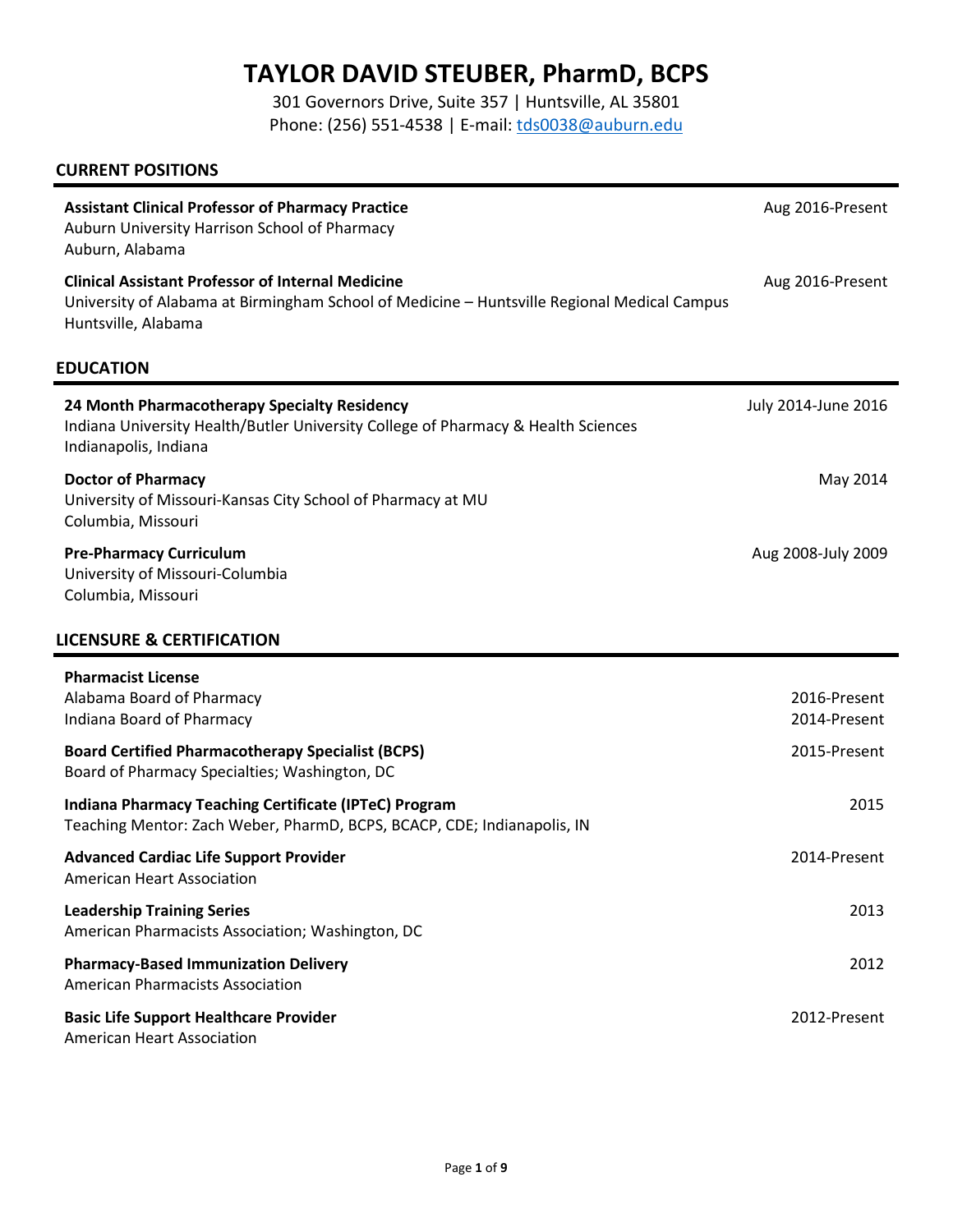| <b>Auburn University Harrison School of Pharmacy; Auburn, AL</b>                   |              |
|------------------------------------------------------------------------------------|--------------|
| • PYPD 9766: Post-Graduate Training Preparation Elective                           |              |
| o Co-coordinator (1 Credit Hour)                                                   | 2019-Present |
| o Lecturer (Overview of Programs, Professesional Goals, Becoming a Standout        | 2019-Present |
| Candidate, Evaluating Programs, Application Process, Letter of Intent, Interviews) |              |
| • PYPD 9270: Integrated Learning Experience 8                                      |              |
| o Liaison (Neurology Section)                                                      | 2018-Present |
| • PYPD 9260: Integrated Learning Experience 7                                      |              |
| o Lecturer (Hospital Acquired and Ventilator Associated Pneumonia, 6 hours)        | 2019         |
| o Liaison (Bacterial Infections Unit)                                              | 2018-Present |
| o Liaison (Viral STDs and Fungal Infections Unit)                                  | 2018-Present |
| • PYPD 9250: Integrated Learning Experience 6                                      |              |
| o Lecturer (Hyperglycemic Crises, 6 hours)                                         | 2018         |
| • PYPD 9506: Ambulatory Care Anticoagulation Elective                              |              |
| o Lecturer (Direct Oral Anticoagulants, 2 hours)                                   | 2018         |
| • PYPD 9230: Integrated Learning Experience 4                                      |              |
| o Lecturer (Community Acquired Pneumonia, 9 hours)                                 | 2018-Present |
| o Lecturer (Principles of Infectious Disease, 2 hours)                             | 2018-Present |
| • PYPP 9750: Antithrombotic/Thrombolytic Therapy Elective                          |              |
| o Lecturer (Direct Oral Anticoagulants)                                            | 2017, 2018   |
| · PYDI 9620/9630: Advanced Pharmacy Practice Experience in Adult Internal Medicine |              |
| o Clerkship Preceptor (Number of Students Precepted: 28)                           | 2017-Present |
| • PYDI 9520: Contemporary Aspects of Pharmacy Practice (CAPP VI)                   |              |
| o Content Expert (Pain Management/Opioid Conversion)                               | 2017-2019    |
| • PYDI 9470/9480/9570/9580: Integrated Pharmacotherapy                             |              |
| o Small Group Facilitator                                                          | 2016-2018    |
| o Content Expert (Skin and Soft Tissue Infections)                                 | 2017-2018    |
| • PYPD 9100: Pharmacy Practice Experiences I-VI                                    |              |
| o PharmD Student Mentor (Team 12)                                                  | 2016-2019    |
| • PYDI 9690: Professional Seminar                                                  |              |
| o Project Advisor (2 students)                                                     | 2016-2017    |
| <b>Huntsville Hospital; Huntsville, AL</b>                                         |              |
|                                                                                    |              |
| • PGY2 Infectious Diseases Residency Preceptor                                     |              |
| o Internal Medicine Preceptor (Number of Residents Precepted: 1)                   | 2019-Present |
| • PGY2 Critical Care Residency Preceptor                                           |              |
| o Internal Medicine Preceptor (Number of Residents Precepted: 1)                   | 2017-Present |
| • PGY1 Pharmacy Practice Residency Preceptor                                       |              |
| o Internal Medicine Preceptor (Number of Residents Precepted: 14)                  | 2017-Present |
| • PGY1/PGY2 Academia Elective Preceptor                                            |              |
| o Academia Elective Co-Preceptor (Number of Residents Co-Precepted: 4)             | 2017-Present |
| UAB School of Medicine - Huntsville Regional Medical Campus; Huntsville, AL        |              |
| • Family Medicine Residency Didactics                                              |              |
| o Lecturer (Opioid Calculations)                                                   | 2019         |
| • Internal Medicine Residency Didactics                                            |              |
| o Lecturer (Infectious Diseases)                                                   | 2019         |
| · MS3, MS4: Internal Medicine Didactics                                            |              |
| o Lecturer (Antibiotics 101), deliver every 8 weeks                                | 2018-Present |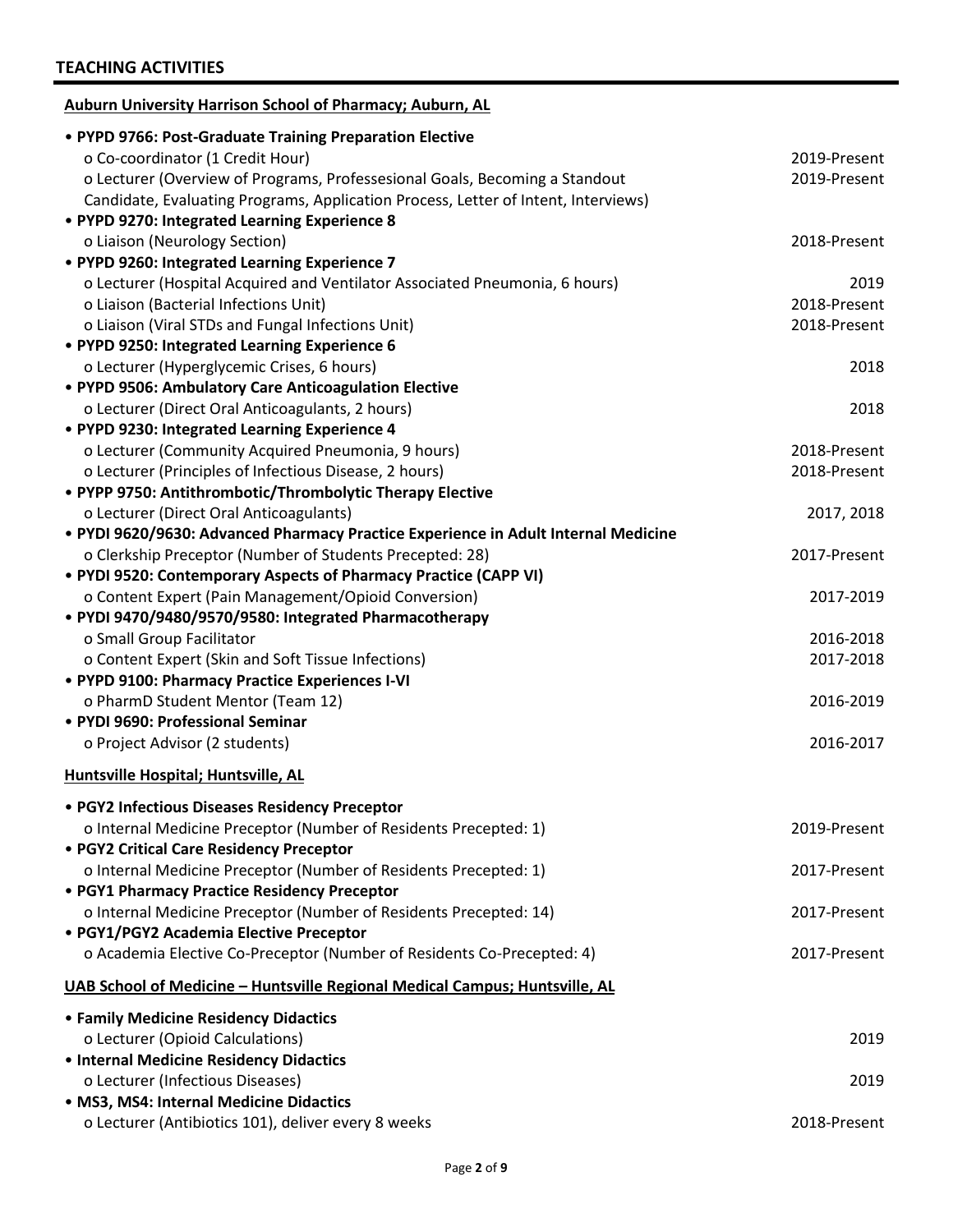| • PGY2 PT2/PGY3 PT3: Pharmacotherapy/Medicine Elective for Medical Residents         |                  |
|--------------------------------------------------------------------------------------|------------------|
| o Inpatient Medicine Elective Preceptor (Number of Residents Precepted: 2)           | 2018-Present     |
| o Pharmacotherapy Elective Co-Preceptor (Number of Residents Co-Precepted: 5)        | 2017-Present     |
| • 06-423H MS3, MS4: Pharmacology Co-Enrolled Elective for Medical Students           |                  |
| o Lecturer (Opioid Pain Medications)                                                 | 2018             |
| o Lecturer (Pain Management, Non-Opioid Pain Medications)                            | 2018, 2019       |
| o Lecturer (Antibiotics 101)                                                         | 2017, 2018, 2019 |
| <b>Butler University College of Pharmacy &amp; Health Sciences; Indianapolis, IN</b> |                  |
| • RX517: Therapeutics 4 Case Studies                                                 |                  |
| o Small Group Facilitator                                                            | 2016             |
| • RX642: Geriatrics Therapeutics Elective                                            |                  |
| o Lecturer (Stroke and Secondary CV Prevention in Geriatrics)                        | 2016             |
| • RX628: Pursuit of Post-Graduate Opportunities Elective                             |                  |
| o Co-Coordinator (1 Credit Hour)                                                     | 2016             |
| o Lecturer (CV and Letter of Intent)                                                 | 2015-2016        |
| • RX404: Therapeutics 2 Case Studies                                                 |                  |
| o Small Group Facilitator                                                            | 2015             |
| • RX614: Integrative/Holistic Medicine                                               |                  |
| o Lecturer (Traditional Chinese Medicine)                                            | 2015, 2016       |
| • PX200: Introduction to Professional Practice                                       |                  |
| o Lecturer (Roles of Healthcare Professionals)                                       | 2015             |
| • RX500: Introduction to Rotations                                                   |                  |
| o Lecturer (Interprofessional Education)                                             | 2015, 2016       |
| • RX503: Therapeutics 3 Case Studies                                                 |                  |
| o Small Group Facilitator                                                            | 2014, 2015       |
| • RX637: Drug-Induced Diseases Elective                                              |                  |
| o Co-Coordinator (2 Credit Hours)                                                    | 2015             |
| o Lecturer (Constipation and Diarrhea, Acute Kidney Injury)                          | 2014, 2015       |
| <b>Indiana University Health Pharmacy Technician Program; Indianapolis, IN</b>       |                  |
| • 03-40-210: Pharmacology for Pharmacy Technicians                                   |                  |
| o Lecturer (Antifungals/Immunibiologics)                                             | 2015, 2016       |
|                                                                                      |                  |

## **POSTER PRESENTATIONS – PEER REVIEWED** (\*presenter, †student or resident contribution)

#### **Internationational Poster Presentations**

• **Steuber TD\***, Durham S. Assessment of antimicrobial stewardship knowledge after completion of a training program. American College of Clinical Pharmacy Global Conference on Clinical Pharmacy; Seattle; Washington; October 2018.

• Andrus MR\*, **Steuber TD**, Powell EA†. The impact of international interprofessional experiences on perceptions of pharmacist-physician relationships. American College of Clinical Pharmacy Global Conference on Clinical Pharmacy; Seattle; Washington; October 2018.

• **Steuber TD\***, Shiltz D. Inhaled Corticosteroid Use for COPD and asthma patients on systemic corticosteroids. American College of Clinical Pharmacy Global Conference on Clinical Pharmacy; San Francisco, CA; October 2015.

#### **National Poster Presentations**

• **Steuber TD\***, Nisly SA, Gillette CM. Grit in pharmacy faculty: an analysis of two universities. American Association of Colleges of Pharmacy Annual Meeting; Chicago, IL; July 2019.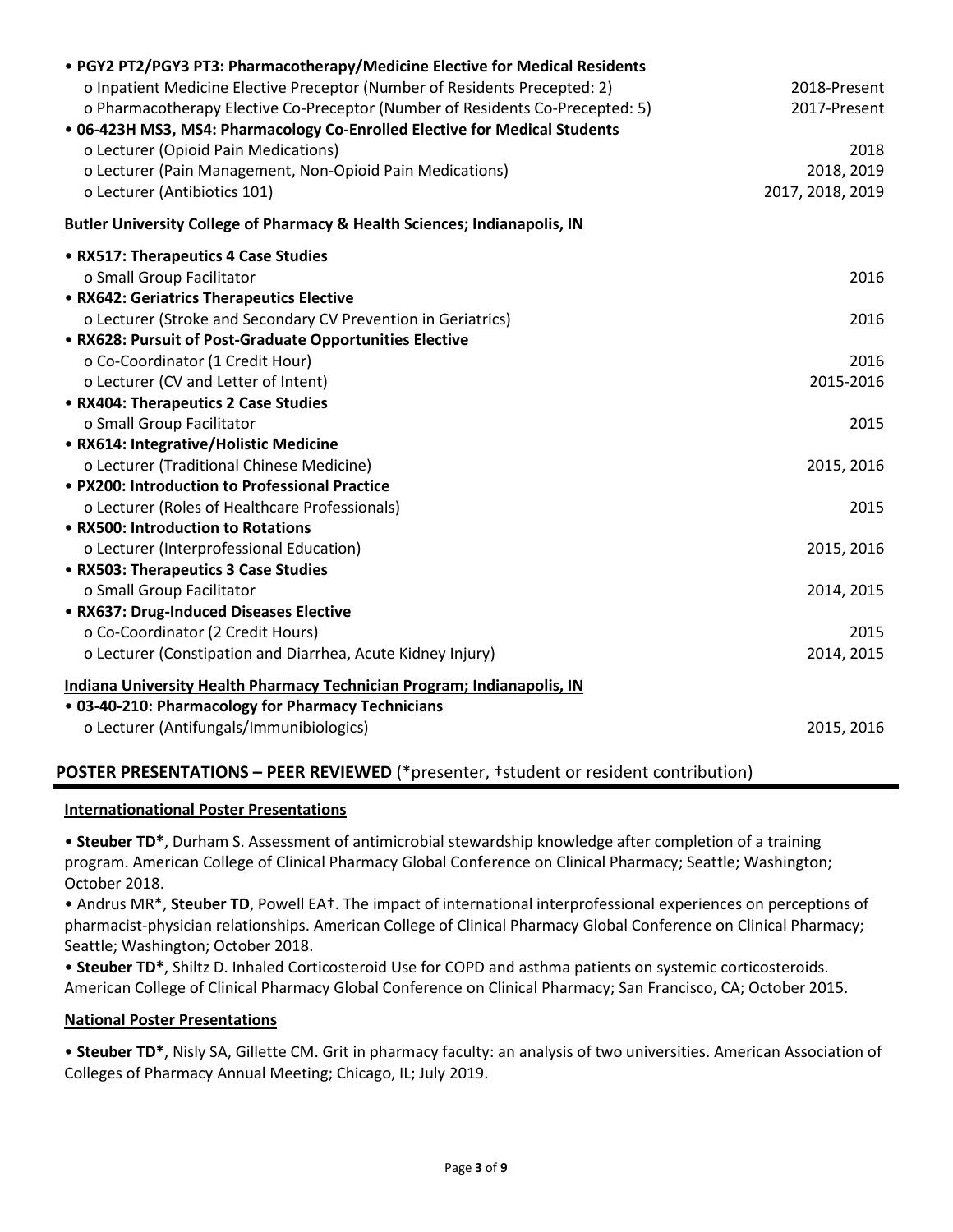• **Steuber TD\***, Phillippe HM, Wright BM, Andrus MR. Interprofessional debate activity as a method of literature evaluation: a two-year analysis. American Association of Colleges of Pharmacy Annual Meeting; Chicago, IL; July 2019.

о Encore presentation: UAB Huntsville Regional Research Day; Huntsville, AL; April 2019.

о Encore presentation: ALSHP Summer Meeting; Point Clear, AL; July 2019.

• Emich C\*, O'Keefe L, **Steuber TD**, Adams M, Smalligan R. Building an interprofessional partnership: lessons learned. National Organization of Nurse Practitioner Faculties Annual Conference; Atlanta, GA; April 2019.

• Heard GT\*†, Nixon CG\*, **Steuber TD**, Thottacherry E\*, Edwards J, Sawyer A. Utilization of the T2 Candida Panel for rapid Candida species detection in a large community hospital. American Society of Health-Systems Pharmacists Midyear Clinical Meeting; Anaheim, CA; December 2018.

• Wetzel T\*†, Skipper D\*†, **Steuber TD**, Wright BM. Glycemic control with long-acting insulin in the setting of chronic kidney disease in hospitalized patients. American Society of Health-Systems Pharmacists Midyear Clinical Meeting; Anaheim, CA; December 2018.

• Singh T\*†, Fowler B†, **Steuber TD**, Sawyer A, Sawyer A. Evaluation of potassium binder prescribing practices upon hospital admission and effect on serum potassium. American Society of Health-Systems Pharmacists Midyear Clinical Meeting; Anaheim, CA; December 2018.

• Booth A\*†, **Steuber TD**, Sawyer A, Edwards J. Association of antimicrobial utilization and *Clostridium difficile* infection. American Society of Health-Systems Pharmacists Midyear Clinical Meeting; Anaheim, CA; December 2018.

• Skarupa A\*†, West M\*†, Ledbetter M†, **Steuber TD**, Phillippe HM. Factors correlated with gastrointestinal bleeding in patients on direct oral anticoagulants compared to warfarin: a four-year analysis. American Society of Health-Systems Pharmacists Midyear Clinical Meeting; Anaheim, CA; December 2018.

• Towers W\*†, Doan C\*†, Fernandez G†, **Steuber TD**, Phillippe HM. Factors correlated with bleeding in patients on direct oral anticoagulants compared to warfarin. American Society of Health-Systems Pharmacists Midyear Clinical Meeting; Anaheim, CA; December 2018.

• Nixon CG\*†, **Steuber TD**. Effect on INR when substituting generic warfarin for brand name in the inpatient setting: a case report. American Society of Health-Systems Pharmacists Midyear Clinical Meeting; Anaheim, CA; December 2018.

• **Steuber TD\***, Phillippe HM, Wright BM, Andrus MR. Interprofessional debate activity as a method of literature evaluation: an interim, year-long analysis. American Association of Colleges of Pharmacy Annual Meeting; Boston, MA; July 2018.

• **Steuber TD\***, Wright, BM, Phillippe HM, Andrus MR. Interprofessional education simulation day and its impact on residents' perceptions of pharmacist-physician collaboration. American Association of Colleges of Pharmacy Annual Meeting; Boston, MA; July 2018.

• Knight H\*†, Lee J†, Holloway A\*†, Squires C†, **Steuber TD**, Phillippe HM. Factors correlated with gastrointestinal bleeding in patients on direct oral anticoagulants compared to warfarin. American Society of Health-Systems Pharmacists Midyear Clinical Meeting; Orlando, FL; December 2017.

 о Encore presentation: UAB Huntsville Regional Research Day; Huntsville, AL; April 2018 (oral presentation). • Howorth R\*†, **Steuber TD**, Phillippe HM, Wright BM, Andrus MR. Evaluation and perceptions of an interprofessional debate activity as a method of literature evaluation: an interim analysis. American Society of Health-Systems Pharmacists Midyear Clinical Meeting; Orlando, FL; December 2017.

• Walters MH\*†, Bolina J\*†, **Steuber TD**, Iqbal O, Wright BM. Glycemic control with insulin glargine in the setting of renal impairment in hospitalized patients. American Society of Health-Systems Pharmacists Midyear Clinical Meeting; Orlando, FL; December 2017.

• Squires CD\*†, Jenkins RJ\*†, **Steuber TD**, Andrus MR, Phillippe HM. Interprofessional education simulation and its effect on residents' opinions of pharmacy. American Society of Health-Systems Pharmacists Midyear Clinical Meeting; Orlando, FL; December 2017.

• Paratore PD\*†, **Steuber TD**. *Corynebacterium aurimucosum* urinary tract infection in a patient with acute urinary retention: a case report. American Society of Health-Systems Pharmacists Midyear Clinical Meeting; Orlando, FL; December 2017.

• Lee J\*†, Hassoun A, Boyett B, Edwards J, **Steuber TD**. Evaluation of commercialized fecal microbiota transplant (cFMT) therapy for the treatment of recurrent *Clostridium difficile infections*. American Society of Health-Systems Pharmacists Midyear Clinical Meeting; Orlando, FL; December 2017.

о Encore presentation: UAB Huntsville Regional Research Day; Huntsville, AL; April 2018.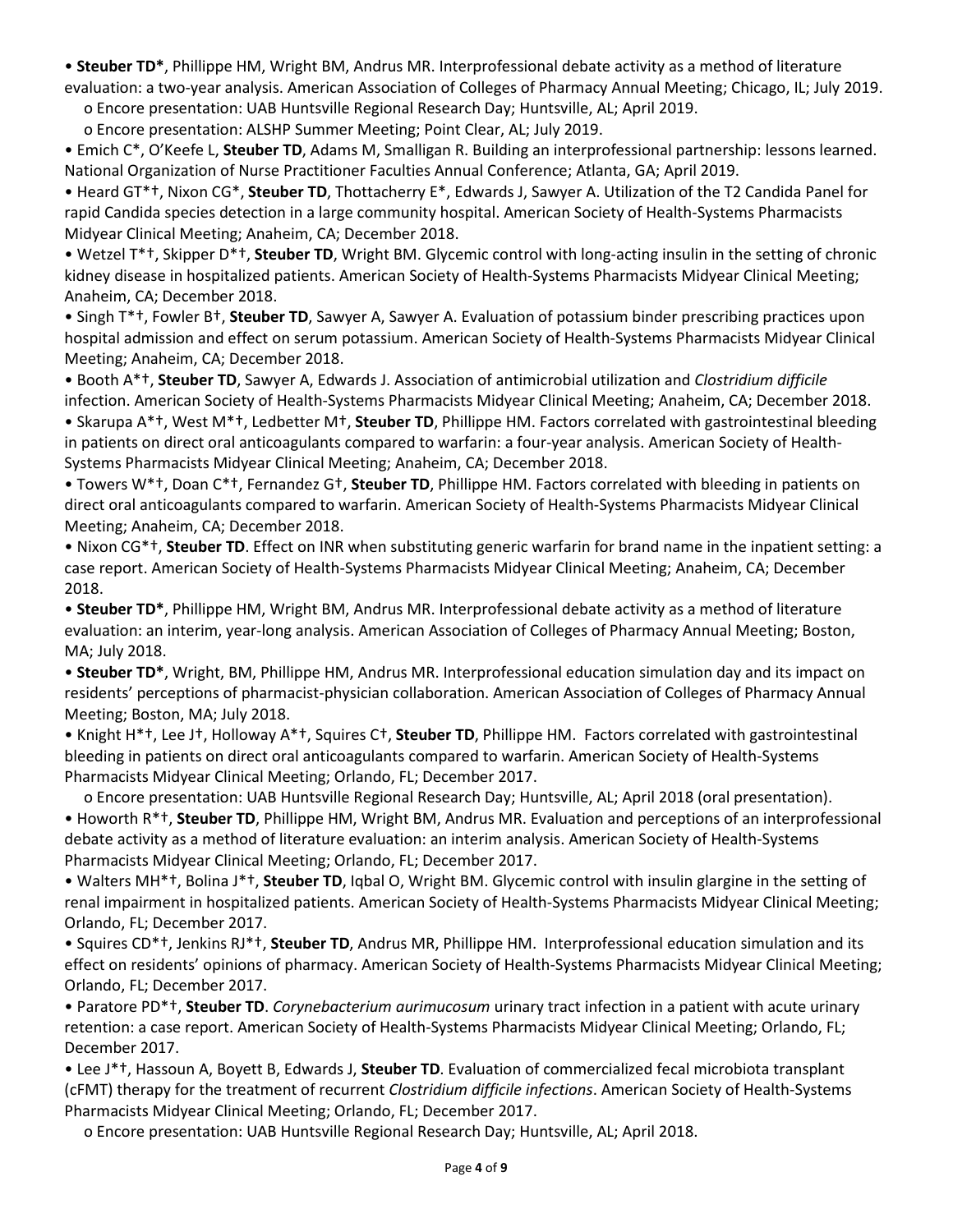• **Steuber TD**\*, Janzen KM, Walton AM, Nisly SA. Enhancing learner metacognition in a professional pharmacy elective. UHC Pharmacy Council; New Orleans, LA; December 2015.

• McAtee K\*†, Lamonica J\*†, Peterson M†, **Steuber TD**, Nisly SA. Assessment of postoperative blood transfusion requirements in elective orthopedic surgery patients. American Society of Health-Systems Pharmacists Midyear Clinical Meeting; New Orleans, LA; December 2015.

• **Steuber TD\***, Schmelz AN. Evaluation of initial treatment choices for hyperglycemia in patients with newlydiagnosed type 2 diabetes and HbA1c greater than 9 percent. American Society of Health-Systems Pharmacists Midyear Clinical Meeting; Anaheim, CA; December 2014.

• Day M\*, Burkeybile A, Caligiuri F, Deane K, Belden M, Lindwedel W, **Steuber TD**, Yaeger J. Improving safety of transitions for hospitalized patients on warfarin. Society of Teachers of Family Medicine Conference on Practice Improvement; San Diego, CA; November 2013.

## **Regional/State Poster Presentations**

• Thiriveedi M\*†, Hasan M†, **Steuber TD,** Baggett A. A rare case of infliximab induced lupus causing pericarditis. Alabama-Mississippi ACP Scientific Meeting; Jackson, MS; June 2019.

о Encore presentation: UAB Huntsville Regional Research Day; Huntsville, AL; April 2018.

• **Steuber TD\***, Phillippe HM, Wright BM, Andrus MR. Interprofessional debate activity as a method of literature evaluation: a two-year analysis. UAB Huntsville Regional Research Day; Huntsville, AL; April 2019.

• Thottacherry E\*†, Muttineni S†, Ibrahim F, **Steuber TD**. A rare adverse event of itraconazole. Southern Hospital Medicine Conference; Atlanta, GA; October 2018.

• **Steuber TD\***, Phillippe HM, Wright BM, Andrus MR. Perceptions of an interprofessional debate activity as a method of literature evaluation. UAB Huntsville Regional Research Day; Huntsville, AL; April 2018.

• Iqbal O\*†, **Steuber TD**, Bolina J†, Walters MH†, Wright BM. Glycemic control with basal insulin in the setting of chronic kidney disease in hospitalized patients. UAB Huntsville Regional Research Day; Huntsville, AL; April 2018.

• Abdulhaleem M\*†, **Steuber TD**, Al-Rufaye Z†, Hassoun A, Ibrahim F. Telavancin for the treatment of Enterococcus faecalis endocarditis. Southern Hospital Medicine Conference; New Orleans, LA; October 2017.

• **Steuber TD**\* Janzen KM, Walton AM, Nisly SA. Assessment of learner metacognition in a professional pharmacy elective. Butler University 2016 Celebration of Innovations in Teaching; Indianapolis, IN; April 2016.

## **REFEREED PUBLICATIONS** (†student or resident contribution)

• **Steuber TD,** Nisly SA, Gillette C. Grit in pharmacy faculty: a pilot analysis focused on productivity measures. *Curr Pharm Teach Learn* 2019; [accepted, expected volume 11, issue 10].

• **Steuber TD**, Lee J†, Holloway A†, Andrus MR. Non-dihydropyridine calcium channel blockers for the treatment of proteinuria: a review of the literature. *Ann Pharmacother* 2019; doi: 10.1177/1060028019843644. [Epub ahead of print]

• **Steuber TD**, Howard ML, Nisly SA. Direct oral anticoagulants in chronic liver disease. *Ann Pharmacother* 2019; doi: 10.1177/1060028019841582. [Epub ahead of print]

• **Steuber TD**, Janzen KM, Sprunger TL, Nisly SA. Hybrid online delivery of a pharmacy residency and fellowship elective course. *Innovations in Pharmacy* 2018;9(2): Article 14.

• Howard ML, **Steuber TD**, Nisly SA. Glycemic management in the bariatric surgery population: a review of the literature. *Pharmacother* 2018;38(6):663-673.

• **Steuber TD**, Janzen KM, Walton AM, Nisly SA. Assessment of learner metacognition in a professional pharmacy elective course. *Am J Pharm Educ* 2017;81(10): Article 6034.

• **Steuber TD**. The role of direct oral anticoagulants in the management of venous thromboembolism. *Am J Manag Care* 2017;23:S383-S390.

• **Steuber TD**, Shiltz DL, Cairns AC†, Ding Q, Binger KJ†, Courtney JR†. A multicenter retrospective analysis of factors associated with apixaban-related bleeding in hospitalized patients with end-stage renal disease on hemodialysis. *Ann Pharmacother* 2017;51(11):954-60.

• Howard ML, **Steuber TD**, Nisly SA, Wilhoite J, Saum L. Pharmacy resident-led student mentoring program: a focus on developing mentoring skills. *Curr Pharm Teach Learn* 2017;9(6):1123-8.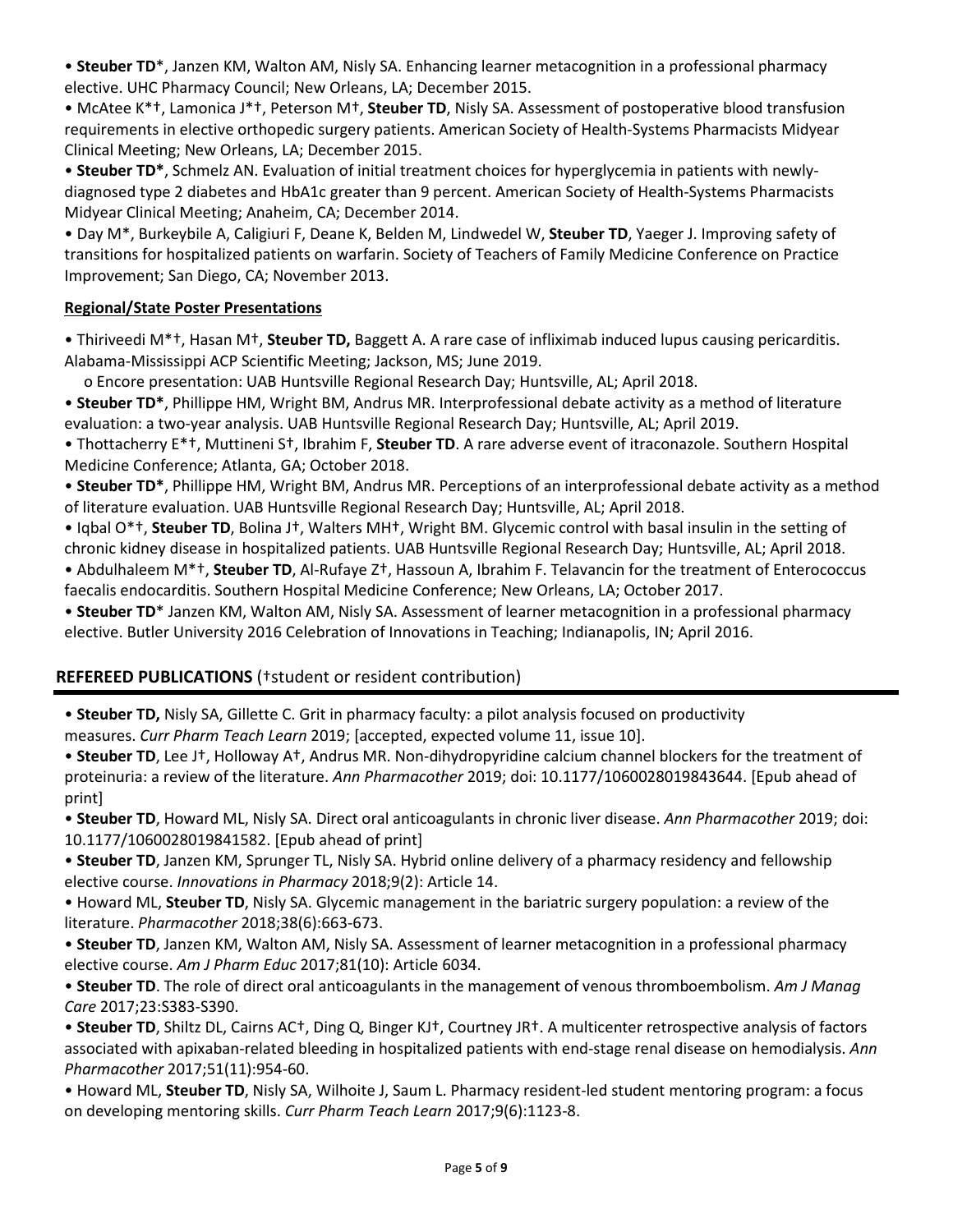• Howard ML, **Steuber TD**, Walton AM, Nisly SA. Pharmacy residents as primary educators within a professional pharmacy elective. *Curr Pharm Teach Learn* 2017;9(5):862-8.

• Nisly SA, Janzen KM, **Steuber TD**, Trujillo TN. Alumni survey as a quality improvement tool for defining residency success. *Am J Health-Syst Pharm* 2016;73(21):1722-1725.

• **Steuber TD**, Shiltz DL. Single-center retrospective evaluation of inhaled corticosteroid use for chronic obstructive pulmonary disease exacerbation patients receiving systemic corticosteroids. *Hosp Pharm* 2016;51(10):841-6.

• Janzen KM, **Steuber TD,** Nisly SA. GLP-1 agonists in type 1 diabetes mellitus: a review of the literature. *Ann Pharmacother* 2016;50(8):656-65.

• **Steuber TD**, Howard ML, Nisly SA. Strategies for the management of postoperative anemia in elective orthopedic surgery. *Ann Pharmacother* 2016;50(7):578-85.

• **Steuber TD,** Boyd AM†, Foster AE†, Nisly SA. New kids on the block: the promise of PCSK9 inhibitors in the management of hyperlipidemia. *Indiana Pharmacists Alliance (IPA) Continuing Pharmacy Education* 2016;2:1-15.

## **NON-REFEREED PUBLICATIONS** (†student or resident contribution)

• **Steuber TD**, Brechtelscauer E. Role of direct oral anticoagulants in cancer-associated venous thromboembolism. *Adult Medicine PRN Spring Newsletter*; 2019;14(1):11-14.

## **BOOK CHAPTERS – PEER REVIEWED**

• **Steuber TD,** Nisly SA, Walton AM. Metacognition: students need it and you can teach it! The feedback approach. In: *It Works for Me, Metacognitively: Shared Tips for Effective Teaching*. Blythe H, Sweet C, Carpenter R, eds. Stillwater, OK: New Forums Press Inc; 2016.

## **INVITED REVIEWER**

- The Clinical Teacher; May 2019.
- Innovations in Pharmacy; May 2018.
- Currents in Pharmacy Teaching and Learning; April 2018, April 2019.
- Pharmacy and Therapeutics Journal; April 2017.
- American Journal of Pharmaceutical Education; Dec 2016, Nov 2018.
- Annals of Pharmacotherapy; Aug 2015, Dec 2017.
- American Journal of Health Systems Pharmacists; Dec 2014, April 2015.
- Indiana Pharmacists Alliance CPE Home Study; July 2015.
- Poster Reviewer; Butler University College of Pharmacy & Health Sciences Poster Day, Oct 2014, Oct 2015.

## **GRANT EFFORTS AND ACHIEVEMENTS**

#### **Extramural Grants**

• Durham S, **Steuber TD**. Summit on Antimicrobial Stewardship. Alabama Department of Public Health. Requested \$39,504 March 2018. Funded \$39,504.

#### **Intramural Grants**

• Phillippe HM, **Steuber TD**, Wright BM, Andrus MR. Medication Safety in the Elderly. Auburn University Competitive Outreach Scholarship Grant. Requested \$20,000 October 2016. Unfunded.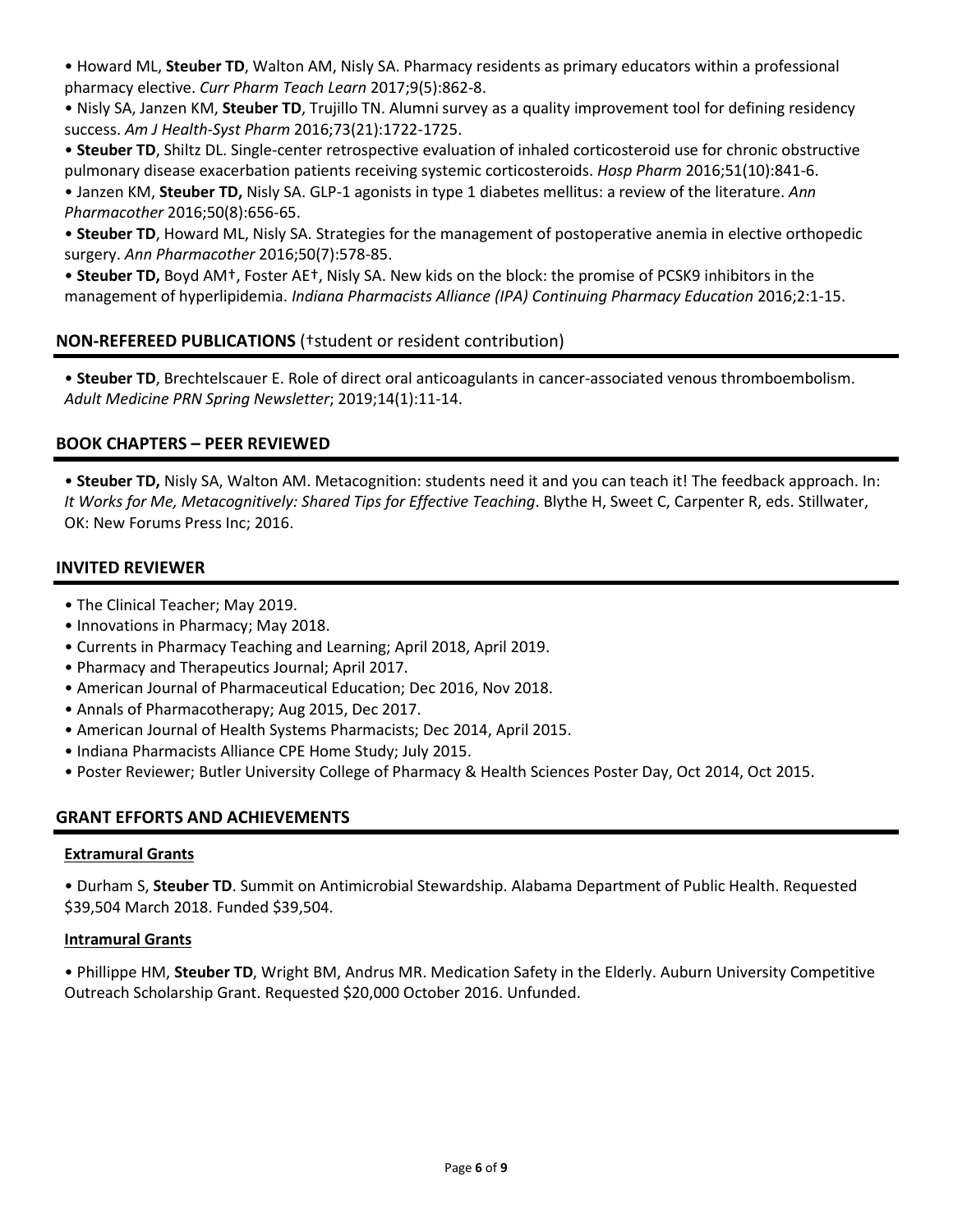### **National/International Presentations**

• Nisly SA, Isaacs AN, **Steuber TD**, Dy-Boarman E**.** CreACTIVITY: Re-engaging Learners through Creative use of Games and Alternative Learning Strategies (1.5 continuing education contact hours) Special Session. American Association of Colleges of Pharmacy Annual Meeting; Boston, MA; July 2018.

• **Steuber TD**, Wright BM, Andrus MR**.** To Journal Club or Not: Interprofessional Clinical Debates as an Alternative Method of Literature Evaluation (0.5 continuing education contact hours) Mini Session. American Association of Colleges of Pharmacy Annual Meeting; Boston, MA; July 2018.

### **Regional/State Presentations**

• Roberts M, **Steuber TD**, Tepool L, Moore G. Winning New Drug Approvals. Alabama Society of Health-Systems Pharmacists Summer Meeting (1.0 continuing education contact hours); Point Clear, AL; July 2019.

• **Steuber TD.** Letter of Intent (student track). Alabama Society of Health-Systems Pharmacists Annual Clinical Meeting; Birmingham, AL; Oct 2018.

• **Steuber TD.** Pharmacy Update: a Focus on Medication Adherence. Alabama Academy of Family Physicians Annual Meeting (1.0 continuing medical education contact hours); Destin, FL; June 2018.

• **Steuber TD.** Antimicrobial Stewardship Strategies for the State of Alabama. Summit of Antimicrobial Stewardship (1.0 continuing education contact hours); Huntsville, Auburn, Birmingham (video-conference), AL; May 2018.

• **Steuber TD.** Treatment of Hospital-Acquired and Ventilator-Associated Pneumonia. Alabama Society of Health-Systems Pharmacists Summer Meeting (1.0 continuing education contact hours); Destin, FL; June 2017.

• **Steuber TD.** Enhancing Learner Metacognition in a Professional Pharmacy Elective. Great Lakes Pharmacy Resident Conference (0.5 continuing education contact hours); West Lafayette, IN; April 2016.

• **Steuber TD.** Evaluation of Initial Treatment Choices for Hyperglycemia in Patients with Newly-Diagnosed Type 2 Diabetes and Hba1c Greater than 9 Percent. Great Lakes Pharmacy Resident Conference (0.5 continuing education contact hours); West Lafayette, IN; April 2015.

• **Steuber TD**, Oechsner J, Yaeger JS, Houston B. Pharmacists' Role in Preventing Prescription Drug Abuse. Missouri Pharmacy Association Annual Convention and Trade Show (1.0 continuing education contact hours); Branson, MO; June 2012.

#### **Local Presentations**

• **Steuber TD.** Opioid Calculations Review. AUHSOP, American College of Clinical Pharmacy Student Chapter; Auburn, AL; September 2018.

• **Steuber TD.** Practice Site Overview. AUHSOP Faculty Colloquium; Auburn, AL (Zoom Video-Conferencing; November 2018.

• **Steuber TD,** Helmer R, Durham S. Overview of Internal Medicine. AUHSOP, American College of Clinical Pharmacy Student Chapter; Auburn, AL; September 2018.

• **Steuber TD.** The Art of Integration. AUHSOP, Pharmacy Practice Department Retreat Auburn, AL; September 2018.

• **Professional Development Workshops for P4 Students. AUHSOP, Huntsville Regional Campus; Huntsville, AL.** о Interview Skills Workshop: 2018, 2019

о Letter of Intent Workshop: 2016, 2017, 2018

• Sparks JD, Smalligan RD, **Steuber TD**. Morbidity and Mortality Conference: Antithrombotic Therapy. University of Alabama Birmingham School of Medicine – Huntsville Campus Grand Rounds (1.0 continuing medical education contact hours); Huntsville, AL; November 2017.

• **Steuber TD**, Phillippe HM. Alabama Medicaid Update. University of Alabama Birmingham School of Medicine – Huntsville Campus Grand Rounds (1.0 continuing medical education contact hours); Huntsville, AL; September 2017.

• **Steuber TD.** "B" Not Afraid: The Role of B Vitamins in Stroke Prevention**.** Indiana University Health-Pharmacy Grand Rounds (1.0 continuing education contact hours); Indianapolis, IN; November 2015.

• **Steuber TD.** Angiotensin Receptor Neprilysin Inhibitor (ARNi): a PARADIGM Shift in Heart Failure Treatment. Indiana University Health-Pharmacy Grand Rounds (1.0 continuing education contact hours); October 2014.

• **Steuber TD.** Professional Dedication and White Coat Ceremony-Invited Speaker. UMKC School of Pharmacy; Kansas City, MO; September 2013.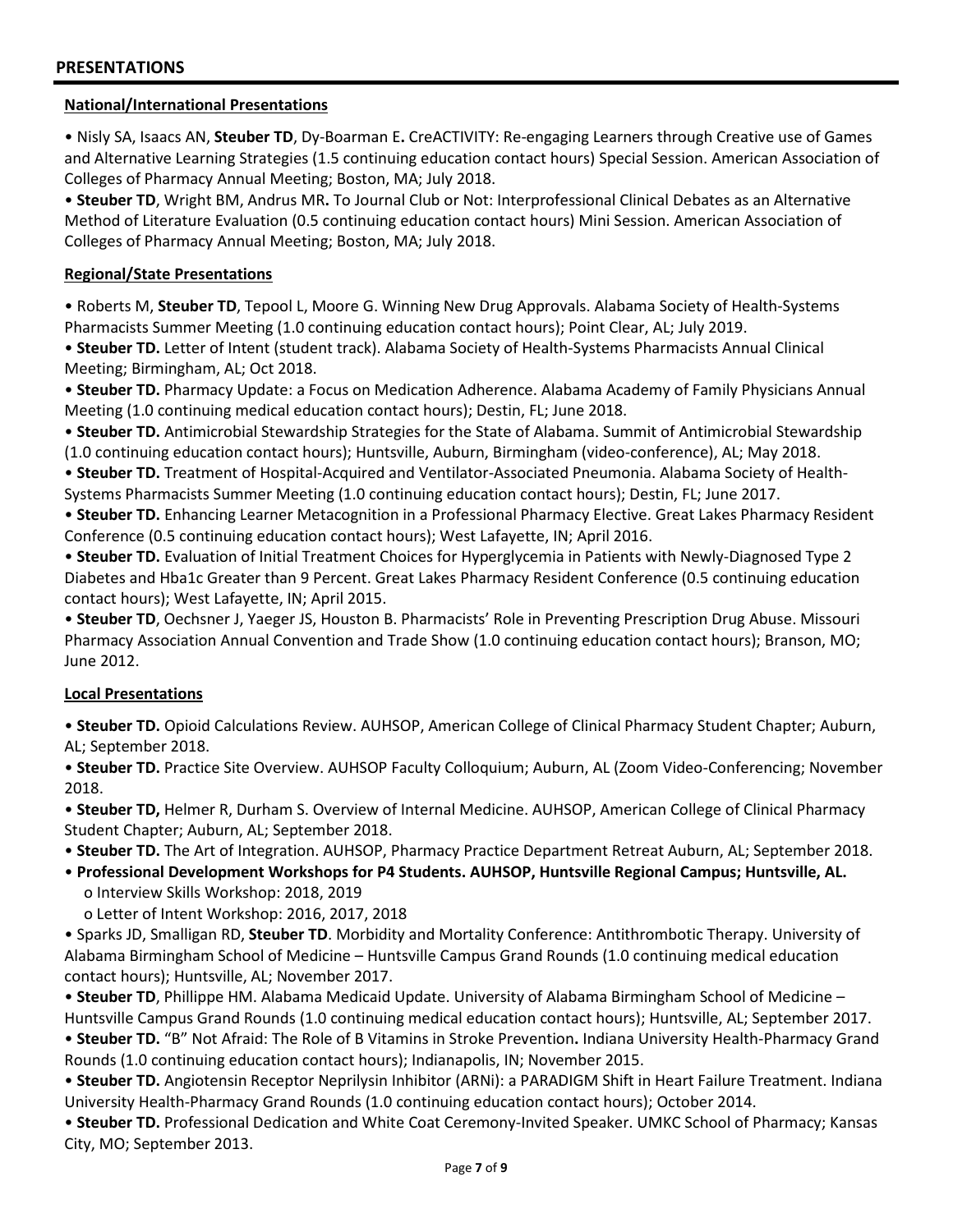## **SERVICE ACTIVITIES & PROFESSIONAL ORGANIZATIONS**

| <b>Auburn University Harrison School of Pharmacy; Auburn, AL</b>                                                                                                                   |                              |
|------------------------------------------------------------------------------------------------------------------------------------------------------------------------------------|------------------------------|
| • Student College of Clinical Pharmacy (SCCP)<br>o Student Advisor                                                                                                                 | 2019-Present                 |
| • Professional Affairs (IPE/Co-Curriculum) Learning Community<br>o Member                                                                                                          | 2019-Present                 |
| • Professional Education Committee - Postgraduate Education<br>o Member                                                                                                            | 2018                         |
| • Learning Community 4 (P2 Spring)<br>o Member/Liaison<br>• Admissions Committee                                                                                                   | 2017-Present                 |
| o Member                                                                                                                                                                           | 2016-2017                    |
| University of Alabama Huntsville College of Nursing                                                                                                                                |                              |
| • Clinical Advisor for Doctorate of Nursing Practice Candidate; Cheryl Emich, MSN, CRNP<br>o Project Title: "Evaluating an Interprofessional Education Program for Sustainability" | 2019                         |
| Not One More Alabama (NOMA)/UAB School of Medicine                                                                                                                                 |                              |
| · Understanding Collegiate Recovery; Huntsville, AL<br>o Opioid overdose education and Narcan® education and distribution                                                          | 2019                         |
| · End Heroin Huntsville Walk; Huntsville AL<br>o Opioid overdose education and Narcan® education and distribution                                                                  | 2018                         |
| <b>Alabama Society of Health-System Pharmacists (ALSHP)</b>                                                                                                                        |                              |
| • Student/Resident Affairs Committee<br>o Member                                                                                                                                   | 2018-Present                 |
| • Organization Member                                                                                                                                                              | 2017-Present                 |
| <b>American Association of Colleges of Pharmacy (AACP)</b>                                                                                                                         |                              |
| • Organization Member                                                                                                                                                              | 2015-Present                 |
| <b>American College of Clinical Pharmacists (ACCP)</b>                                                                                                                             |                              |
| • Adult Medicine PRN                                                                                                                                                               |                              |
| o Internal Affairs Committee Member<br>o PRN Member                                                                                                                                | 2018-Present<br>2016-Present |
| • Education and Training PRN                                                                                                                                                       |                              |
| o Membership Committee Chair                                                                                                                                                       | 2018-Present                 |
| o Membership Committee Vice-Chair                                                                                                                                                  | 2017-Present                 |
| o Membership Committee Member<br>• Organization Member                                                                                                                             | 2014-Present<br>2013-Present |
| <b>American Society of Health-System Pharmacists (ASHP)</b>                                                                                                                        |                              |
| • Organization Member                                                                                                                                                              | 2012-Present                 |
| Indiana University Health/Butler University College of Pharmacy & Health Sciences; Indianapolis, IN                                                                                |                              |
| • Butler University Community Outreach Pharmacy                                                                                                                                    |                              |
| o Volunteer<br>• Pharmacy Student Mentorship Program                                                                                                                               | 2015                         |
| o Student Mentor                                                                                                                                                                   | 2014-2015                    |
| o Program Coordinator                                                                                                                                                              | 2015-2016                    |